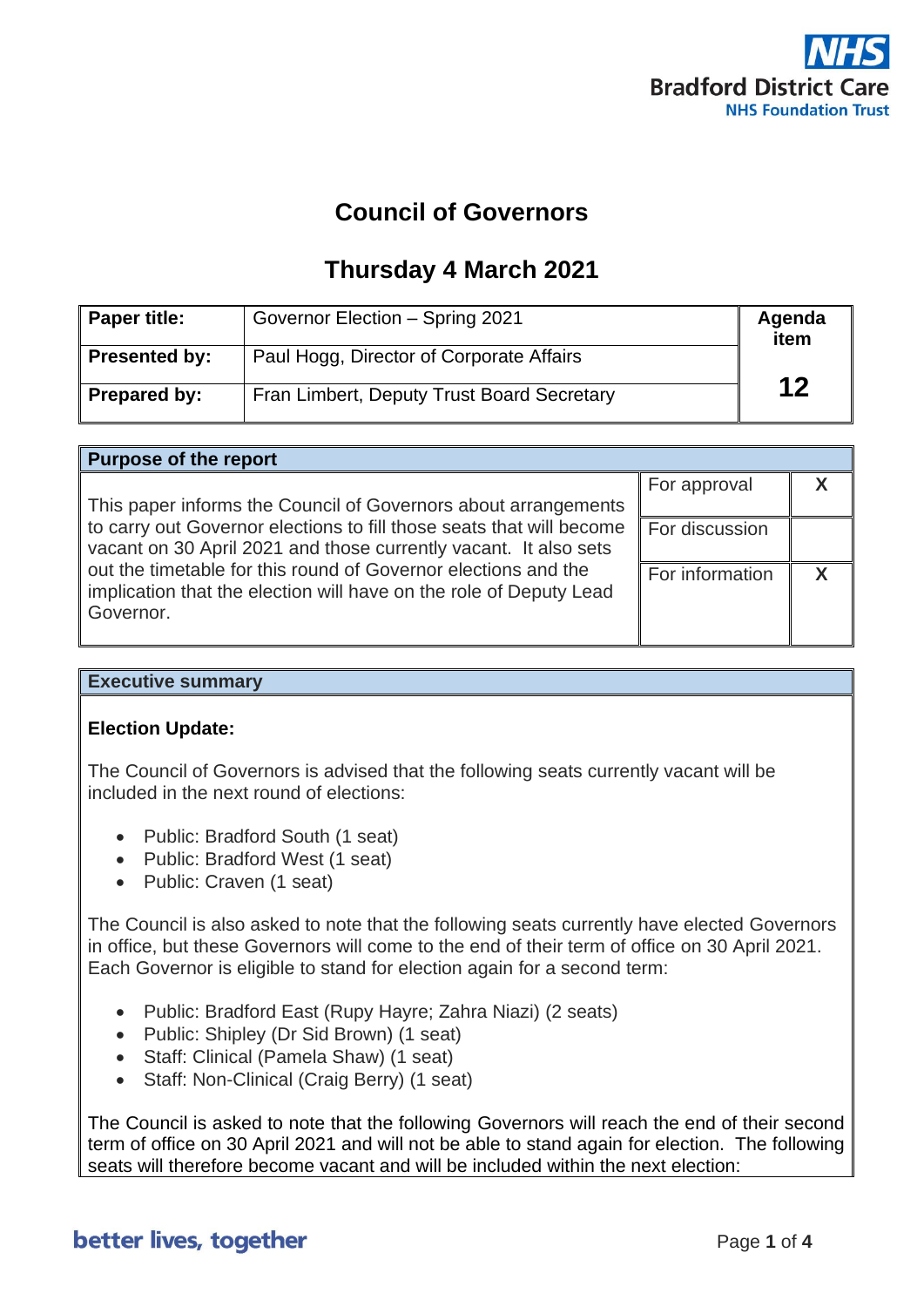

- Public: Bradford East (Kevin Russell) (1 seat)
- Public: Bradford West (Mahfooz Khan; Colin Perry) (2 seats)
- Public: Keighley (Nick Smith) (1 seat)

On behalf of the Trust thank you to those Governors who will retire on 30 April 2021.

These three groups together make a total of 12 seats in all that will be included in the next round of elections.

In order to ensure that seats are filled as soon as possible and to ensure that the concluding date for all April elections is aligned to the end of April, the next round of elections be held in accordance with the following timetable:

| <b>ELECTION STAGE</b>                           | <b>OPTION 1</b>            |
|-------------------------------------------------|----------------------------|
| Notice of Election / nomination open            | Wednesday, 3 Mar 2021      |
| Nominations deadline                            | Thursday, 18 Mar 2021      |
| Summary of valid nominated candidates published | Friday, 19 Mar 2021        |
| Final date for candidate withdrawal             | Tuesday, 23 Mar 2021       |
| Electoral data to be provided by Trust          | Thursday, 25 Mar 2021      |
| Notice of Poll published                        | Thursday, 8 Apr 2021       |
| Voting packs despatched                         | Friday, 9 Apr 2021         |
| Close of election                               | Thursday, 29 Apr 2021      |
| Declaration of results                          | <b>Friday, 30 Apr 2021</b> |

The elections will be overseen by Civica care of Electoral Reform Services who will be the returning officer and the Corporate Governance Team will be the Trust's co-ordinating officer to ensure the completion of the elections in accordance with the Trust's internal timetable and the Trust's Constitution (Annex 4) 'Election Rules'.

### **Deputy Lead Governor Update:**

Connected to this election will be an election to the Deputy Lead Governor role due to Colin Perry retiring as a Governor on 30 April 2021 as outlined above. The Council is asked to support an election for the Deputy Lead Governor role taking place in May 2021 with further details provided at the next meeting. The Council is asked to note that the requirement to have a 'Lead Governor' from NHS Improvement will not be compromised with an election concluding 17 May for the Deputy Lead Governor due to Nicky Green fulfilling the Lead Governor role throughout this time.

### **Appointed Governor Update:**

On behalf of the Trust thank you to those Governors that will reach the end of their term of office on 30 April 2021 that represent partner organisations as an Appointed Governor. This includes: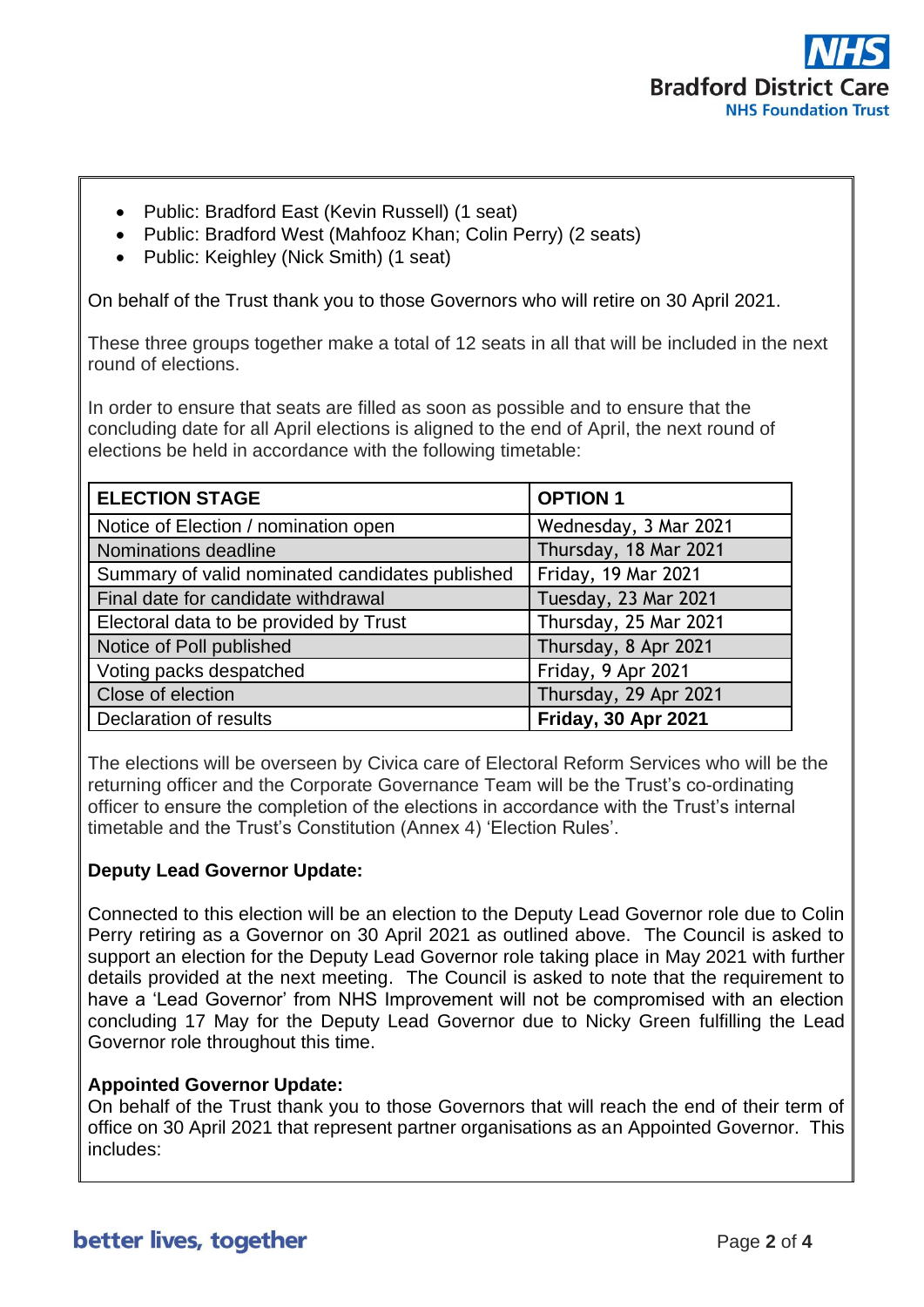

- Barnardo's (Stephen Oversby) who will retire on 30 April 2021 due to serving two terms of office; and
- Bradford Assembly (Tina Butler) who will reach the end of her first term of office on 30 April 2021, but would be eligible to continue for a second term with support from the Assembly.

The Council is asked to note that engagement will take place with Barnardo's and Bradford Assembly to confirm who will represent those organisations as Appointed Governors.

| Do the recommendations in this paper have           | <b>State below</b> | If yes please set out what action has    |
|-----------------------------------------------------|--------------------|------------------------------------------|
| any impact upon the requirements of the             | 'Yes' or 'No'      | been taken to address this in your paper |
| protected groups identified by the Equality<br>Act? | <b>No</b>          |                                          |

#### **Recommendation**

The Council of Governors is asked to:

- note the timetable for the forthcoming election to the Council of Governors which will conclude at the end of April 2021;
- note the process for the election of a new Deputy Lead Governor;
- note that Appointed Governors representing Barnardo's; and Bradford Assembly will be confirmed by the host organisation to the Trust; and.
- note that a date will be identified, post-lockdown, to celebrate the work of the outgoing Governors.

| <b>Strategic vision</b><br>Please mark those that apply with an X        |                                              |                                                                      |                                                                |                                   |
|--------------------------------------------------------------------------|----------------------------------------------|----------------------------------------------------------------------|----------------------------------------------------------------|-----------------------------------|
| <b>Providing</b><br>excellent quality<br>services and<br>seamless access | <b>Creating the</b><br>best place to<br>work | <b>Supporting</b><br>people to live<br>to their fullest<br>potential | <b>Financial</b><br>sustainability<br>growth and<br>innovation | <b>Governance</b><br>and well-led |
|                                                                          |                                              |                                                                      |                                                                |                                   |

| <b>Care Quality Commission domains</b> |                  |                   |               |                 |
|----------------------------------------|------------------|-------------------|---------------|-----------------|
| Please mark those that apply with an X |                  |                   |               |                 |
| <b>Safe</b>                            | <b>Effective</b> | <b>Responsive</b> | <b>Caring</b> | <b>Well Led</b> |
|                                        |                  |                   |               |                 |
|                                        |                  |                   |               |                 |

| Relationship to the Board | The work contained with this report links to the following |
|---------------------------|------------------------------------------------------------|
| Assurance Framework       | strategic risk(s) as identified in the BAF:                |
| $ $ (BAF)                 |                                                            |
|                           |                                                            |

### better lives, together